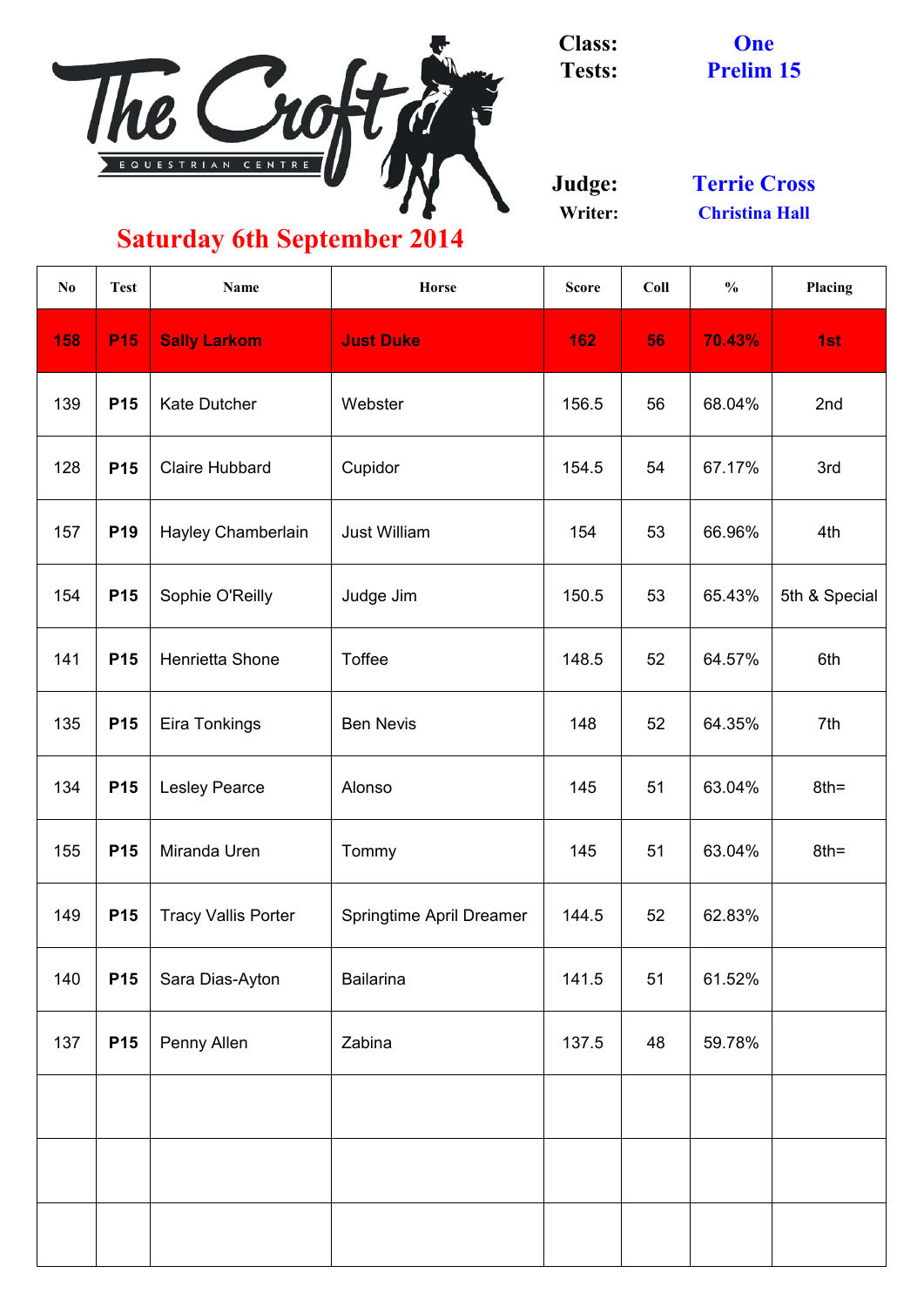**Judge: Writer:**

| N <sub>o</sub> | <b>Test</b> | <b>Name</b>               | <b>Horse</b>             | <b>Score</b> | Coll | $\frac{0}{0}$ | Placing |
|----------------|-------------|---------------------------|--------------------------|--------------|------|---------------|---------|
| 171            | <b>N22</b>  | <b>Jenny Cox</b>          | <b>Biscuit Man</b>       | 217          | 61   | 74.83%        | 1st     |
| 104            | <b>N22</b>  | <b>Cirra Hatton</b>       | Cappacino                | 211          | 59   | 72.76%        | 2nd     |
| 172            | <b>N22</b>  | Sara Appleton             | Madigan                  | 203.5        | 57   | 70.17%        | 3rd     |
| 158            | <b>N22</b>  | <b>Sally Larkom</b>       | <b>Just Duke</b>         | 202.5        | 53   | 69.83%        | 4th     |
| 170            | <b>N22</b>  | <b>Holly Aufiero</b>      | Jungle Jack              | 199.5        | 56   | 68.79%        | 5th     |
| 173            | <b>N22</b>  | <b>Sam Williams</b>       | <b>Spartacus</b>         | 198          | 55   | 68.28%        | 6th     |
| 163            | <b>N22</b>  | Helen Jackson             | <b>Pencarder Ramano</b>  | 196          | 53   | 67.59%        | 7th     |
| 162            | <b>P19</b>  | <b>Carol Doggett</b>      | Clonberne Joe            | 147.5        | 54   | 67.05%        | 8th     |
| 161            | <b>P19</b>  | <b>Alison Middleton</b>   | <b>Primitive Rose</b>    | 146.5        | 56   | 66.59%        |         |
| 159            | <b>P19</b>  | <b>Victoria Cross</b>     | Freddie                  | 146          | 55   | 66.36%        |         |
| 128            | <b>P19</b>  | <b>Claire Hubbard</b>     | Cupidor                  | 145.5        | 54   | 66.14%        |         |
| 165            | <b>N22</b>  | Amy Aufiero               | Louis                    | 191.5        | 52   | 66.03%        |         |
| 168            | <b>N22</b>  | <b>Lucy Harris</b>        | <b>Apache Warrior</b>    | 191.5        | 51   | 66.03%        |         |
| 154            | <b>P19</b>  | Sarah Webster             | Judge Jim                | 144.5        | 53   | 65.68%        |         |
| 160            | <b>P19</b>  | <b>Yvonne Ennever</b>     | <b>Just William</b>      | 144          | 54   | 65.45%        |         |
| 164            | <b>N22</b>  | Camilla Johnson           | <b>Sunfire Sensation</b> | 189          | 53   | 65.17%        |         |
| 156            | <b>P19</b>  | Jen Turner                | Tommy                    | 142.5        | 51   | 64.77%        | Special |
| 166            | <b>N22</b>  | <b>Sally Dinallo</b>      | Ignacio                  | 186.5        | 52   | 64.31%        |         |
| 169            | <b>N22</b>  | Lorraine Dehn             | <b>Goldcrest</b>         | 182.5        | 48   | 62.93%        |         |
| 157            | <b>N22</b>  | <b>Hayley Chamberlain</b> | <b>Just William</b>      | 181          | 51   | 62.41%        |         |



**Class: Tests: Two Prelim 19 & Novice 22**

> **Stuart Banks Julie Jerome**

## **Saturday 6th September 2014**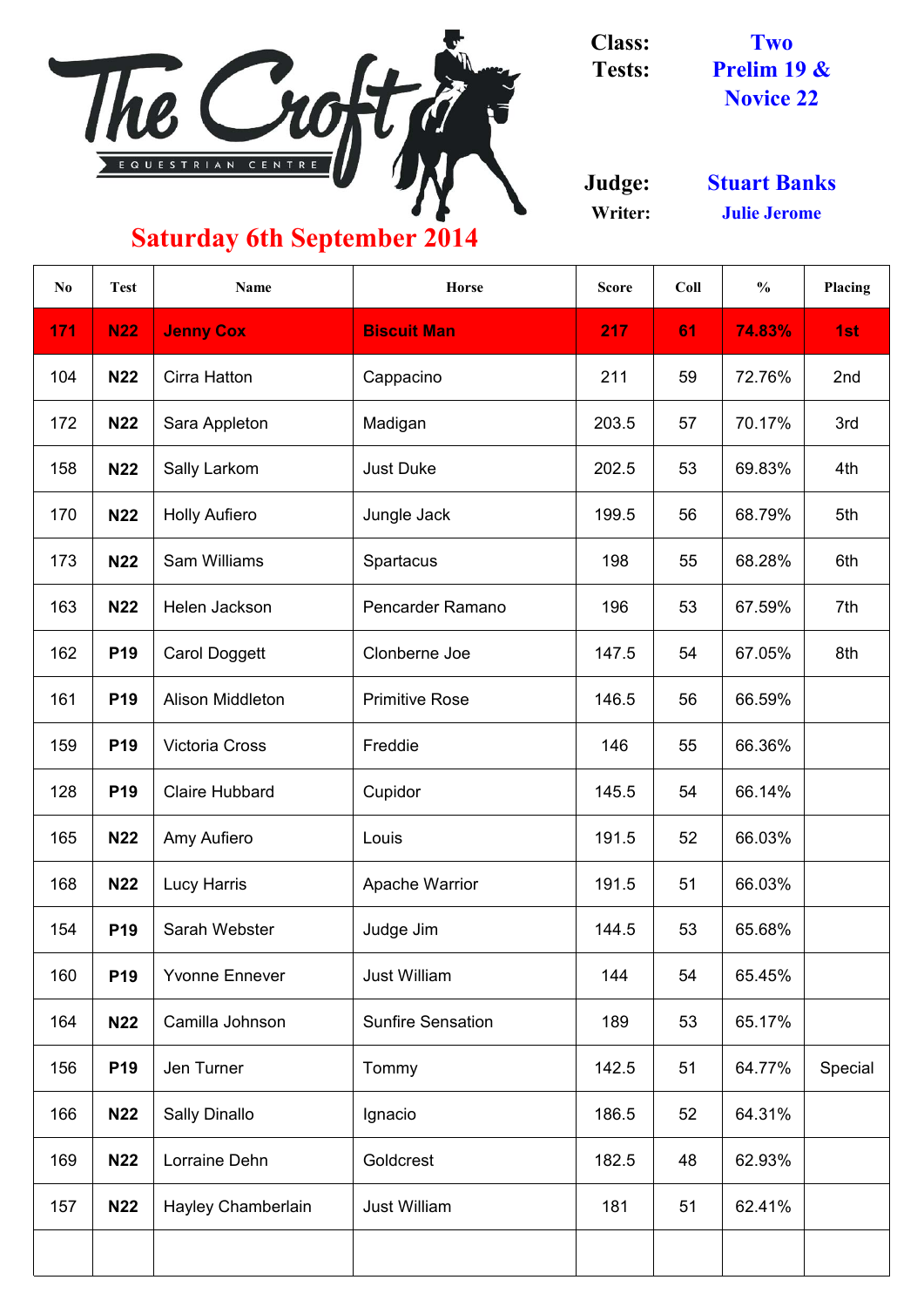

**Class: Tests:**

**Judge: Writer:**

| N <sub>0</sub> | <b>Test</b> | <b>Name</b>             | <b>Horse</b>             | <b>Score</b> | Coll | $\frac{0}{0}$ | Placing       |
|----------------|-------------|-------------------------|--------------------------|--------------|------|---------------|---------------|
| 175            | <b>N23</b>  | <b>Helen Timpany</b>    | <b>H H Fortunato</b>     | 196.5        | 66   | 72.78%        | 1st           |
| 183            | E43         | Jo Farrington           | <b>Nim</b>               | 208.5        | 56   | 71.90%        | 2nd           |
| 174            | E43         | <b>Sam Williams</b>     | Splash 'n Boots          | 207          | 58   | 71.38%        | 3rd           |
| 178            | E43         | <b>Anne-Marie Scott</b> | <b>Dolly Day Dreamer</b> | 201.5        | 54   | 69.48%        | 4th           |
| 104            | <b>N23</b>  | <b>Cirra Hatton</b>     | Cappacino                | 182.5        | 62   | 67.59%        | 5th           |
| 180            | <b>N23</b>  | <b>Annett Lattanzio</b> | Lucky Canasta            | 182.5        | 61.5 | 67.59%        | 6th           |
| 177            | <b>N23</b>  | <b>Hayley Hopkins</b>   | The Irish Diamond        | 182.5        | 61   | 67.59%        | 7th           |
| 172            | <b>N23</b>  | Sara Appleton           | Madigan                  | 181          | 60   | 67.04%        | 8th & Special |
| 171            | <b>N23</b>  | Jenny Cox               | <b>Biscuit Man</b>       | 179          | 60   | 66.30%        |               |
| 111            | E43         | <b>Gary Yeoman</b>      | Tuvok                    | 189.5        | 53   | 65.34%        |               |
| 170            | <b>N23</b>  | <b>Holly Aufiero</b>    | Jungle Jack              | 176          | 60.5 | 65.19%        |               |
| 182            | E43         | <b>Chris Porter</b>     | Woody                    | 185.5        | 51   | 63.97%        |               |
| 169            | <b>N23</b>  | Lorraine Dehn           | Goldcrest                | 162.5        | 53.5 | 60.19%        |               |
| 179            | <b>N23</b>  | Anjela Sims             | Xique                    | 151.5        | 51   | 56.11%        |               |
|                |             |                         |                          |              |      |               |               |
|                |             |                         |                          |              |      |               |               |

#### **Saturday 6th September 2014**

**Novice 23 & Elementary 43 Three**

**Hayley Sykes Jenny Welham**